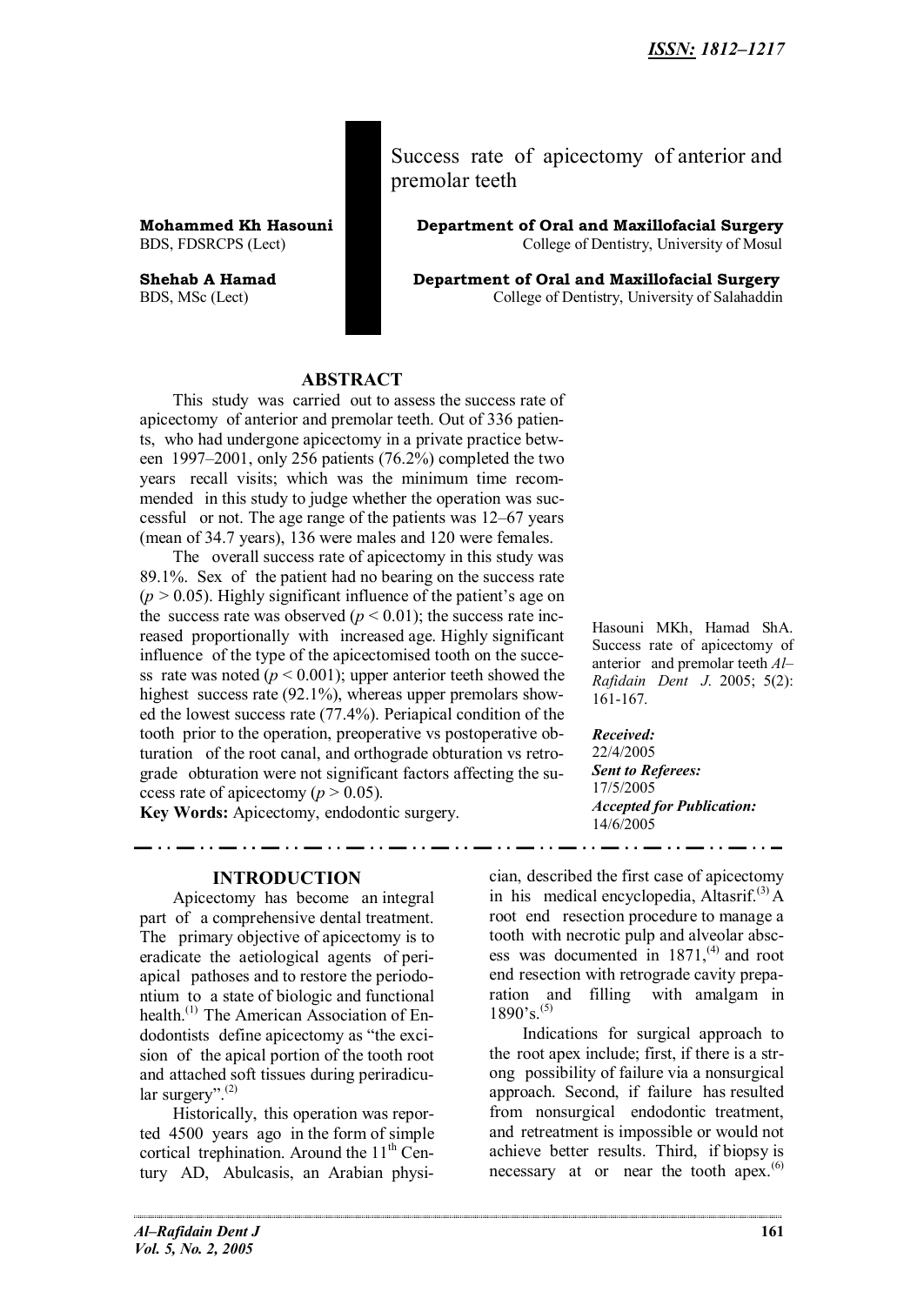Contraindications to apicectomy are few and are usually limited to patient factors such as general medical condition and local anatomical factors, like extremely unusual root or bone configuration, close proximity to vital structures and inadequate crown/root ratio. $(7)$ 

The literature is replete with studies evaluating the success rate of conventional endodontic treatment. Review of English literature from 1952–2002 revealed more than 332 articles on the success and failure of conventional root canal treatment. The success rate of endodontic therapy was reported to vary between  $40\%$ –96%.<sup>(8–13)</sup> The first International Conference on Endodontics attempted to establish criteria for success of conventional root canal therapy, but no such attempt has been made to define the success in apicectomy. However, as apicectomy is an extension of root canal therapy by surgical means, the criteria of success of both procedures should be identical $(14)$ 

Studies of 2,039 apicectomy cases from the 1930's to the 1960's report a success rate ranging from 34% to 100%, with a mean success rate of  $82.5\%$ .<sup>(15–18)</sup> A study of 797 apicectomy by Nordenram and Svardstrom<sup>(19)</sup> reported a success rate of  $64\%$ with the best results found when root filling and apicectomy were carried out at the same visit when the periapical lesion was less than 5 mm in diameter. A retrospective study by Oginni and Olusile<sup>(20)</sup> showed the success rate of apicectomy of anterior teeth to be 71.9%.

The purpose of this study was to evaluate the success rate of apicectomy of anterior and premolar teeth. The other aim was to look for the influence of some factors on the success rate of apicectomy, like: Age and sex of the patient, type of the apicected tooth, periapical condition of the tooth prior to the operation, preoperative vs postoperative obturation and retrograde vs orthograde filling.

## **MATERIALS AND METHODS**

The sample of this study included the records of patients who had undergone apicectomy in a private practice from 1997– 2001. The records of 76.2% of the patients (256 out of a total of 336 cases) were considered for inclusion in this study; since they completed the two years recall visits, which was the minimum time recommended in this study to decide whether the operation was successful or not. The age range of the patients was 12–67 years, with a mean of 34.7 years. There were 136 males and 120 females.

The technique of apicectomy included exposure of the operative field under local anaesthesia (lidocaine 2% with adrenaline 1:80,000, Septodont, France). Three–sided flap was then incised, the horizontal incision began in the gingival sulcus and extended through the fibers of gingival attachment to the crestal bone; the vertical incisions were placed at the line angle of the teeth adjacent to the involved tooth. The designed flap was then gently elevated from the cortical bone and retracted with suitable retractor. Covering bone was removed with surgical round bur in a straight handpiece under normal saline cooling. After removal of the periapical pathoses with surgical curette, the root tip was resected with a surgical bur. Haemostasis was achieved by means of gauze packing. The root canal was then obturated by gutta percha points (United Dental Manufacturers, Inc, USA), with zinc–oxide root canal sealer (DoriDent, Austria). The excess gutta percha was removed with hot instrument.

Retrograde amalgam filling, when needed, was performed by preparing mini– Class I cavity in the apical region of the root stump by using a small inverted cone bur in mini–handpiece. The operative field was isolated and the cavity filled with amalgam (Degussa Dental, Germany).

In each case, the remaining bony cavity was vigorously irrigated with normal saline solution, so as to remove any debris or excess filling material. The flap was then repositioned and sutured with 3/0 black silk suture (Ethicon, England). Within the first week the sutures were removed and a postoperative radiograph was taken. The follow up included instructing every patient to recall at 6, 12 and 24 months. At each recall visit the apicected tooth was radiographed and examined clinically for sinus tract, swelling, tenderness to percussion or palpation of the apical region, and also for mobility. The patient was also asked for any symptoms since the last visit.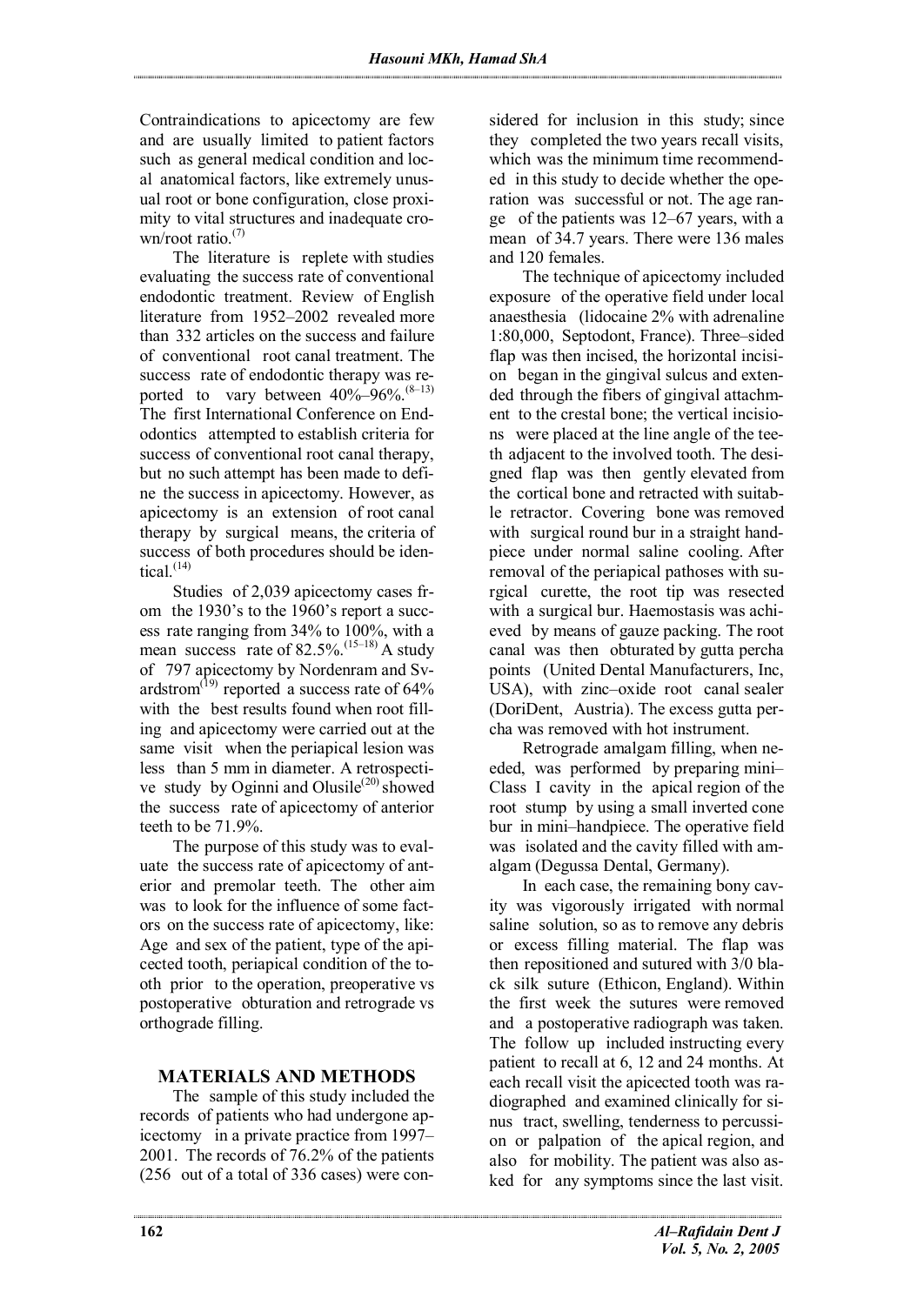The criteria of success of apicectomy in the present study were those recommended by Harty *et al*.<sup>(14)</sup> They included:

- 1. The tooth remains clinically symptomless and functional for two or more years, at that time there should be an absence of:
	- (a) Break down of the incision;
	- (b) Persistent sinus tract;
	- (c) Tenderness to percussion;
	- (d) Tenderness, discomforts or pain over the operation site;
	- (e) Recurrence of swelling;
	- (f) Excess mobility of the tooth;
	- (g) Drifting of the tooth because of lack of bony support or inadequate root length;
	- (h) Periodontal disease of iatrogenic origin.
- 2. There is no rediographic evidence of any abnormality. Periapical scar without symptoms was considered successful.

3. The radiographic appearance of the periodontal ligament remains normal or return to normality.

The results were analyzed using Fisher's exact test. A *p*–value < 0.05 was accepted to be significant.

### **RESULTS**

The overall success rate of apicectomy in the present study was 89.1%, 228 out of 256 patients, (Table 1).

| Table (1): The overall success rate of |  |
|----------------------------------------|--|
| apicectomy                             |  |

|                     | No. | Percentage |
|---------------------|-----|------------|
| <b>Successful</b>   | 228 | 89 1%      |
| <b>Unsuccessful</b> | 28  | $10.9\%$   |
| Total               | 256 | $100\%$    |

The success rate of apicectomy was greater in females than males, but without reaching a significant level (*p*>0.05) (Table 2).

| Table (2): Success rate of apicectomy according to patients' sex |  |  |
|------------------------------------------------------------------|--|--|
|------------------------------------------------------------------|--|--|

| <b>Sex</b>                                     | Successful*<br>No. (%) | <b>Unsuccessful</b><br>No. (%) | <b>Total</b><br>No. (%) |
|------------------------------------------------|------------------------|--------------------------------|-------------------------|
| Male                                           | 120 (88.2%)            | $16(11.8\%)$                   | $136(53.1\%)$           |
| Female                                         | $108(90\%)$            | $12(10\%)$                     | $120(46.9\%)$           |
| <b>Total</b>                                   | $228(89.1\%)$          | 28 (10.9%)                     | 256 (100%)              |
| $\mathbf{1} \cdot \mathbf{1} \cdot \mathbf{1}$ |                        |                                |                         |

\*Not significant,  $p > 0.05$  (Fisher's exact test).

Highly significant influence of the patient's age on the success rate of apicectomy was noted  $(p < 0.01)$ . The success rate was found to be increased proportionally with increased age (Table 3).

Type of the operated tooth was found

to have a highly significant influence on the success rate of apicectomy ( $p < 0.001$ ). Upper anterior teeth carried the highest success rate followed in a descending order by lower anterior, lower premolars, and upper premolar teeth (Table 4).

Table (3): Success rate of apicectomy according to patients' age

| Age<br>(Years)                                     | Successful*<br>No. (%) | Unsuccessful<br>No. (%)                                                                                         | <b>Total</b><br>No. (%) |
|----------------------------------------------------|------------------------|-----------------------------------------------------------------------------------------------------------------|-------------------------|
| $<$ 15                                             | 11 $(78.6\%)$          | 3 $(21.4\%)$                                                                                                    | $14(5.5\%)$             |
| $15-29$                                            | 131 (88%)              | 18 (12%)                                                                                                        | 149 (58.2%)             |
| 30-44                                              | 66 (91.1%)             | $6(8.3\%)$                                                                                                      | $72(28.1\%)$            |
| $45 - 60$                                          | 16(94%)                | 1 $(6%)$                                                                                                        | $17(6.6\%)$             |
| >60                                                | $4(100\%)$             |                                                                                                                 | $4(1.6\%)$              |
| <b>Total</b>                                       | 228 (89.1%)            | 28 (10.9%)                                                                                                      | 256 (100%)              |
| $\mathbf{a}$ . The second contract of $\mathbf{a}$ |                        | the contract of the contract of the contract of the contract of the contract of the contract of the contract of |                         |

\* Highly significant, *p* < 0.01 (Fisher's exact test).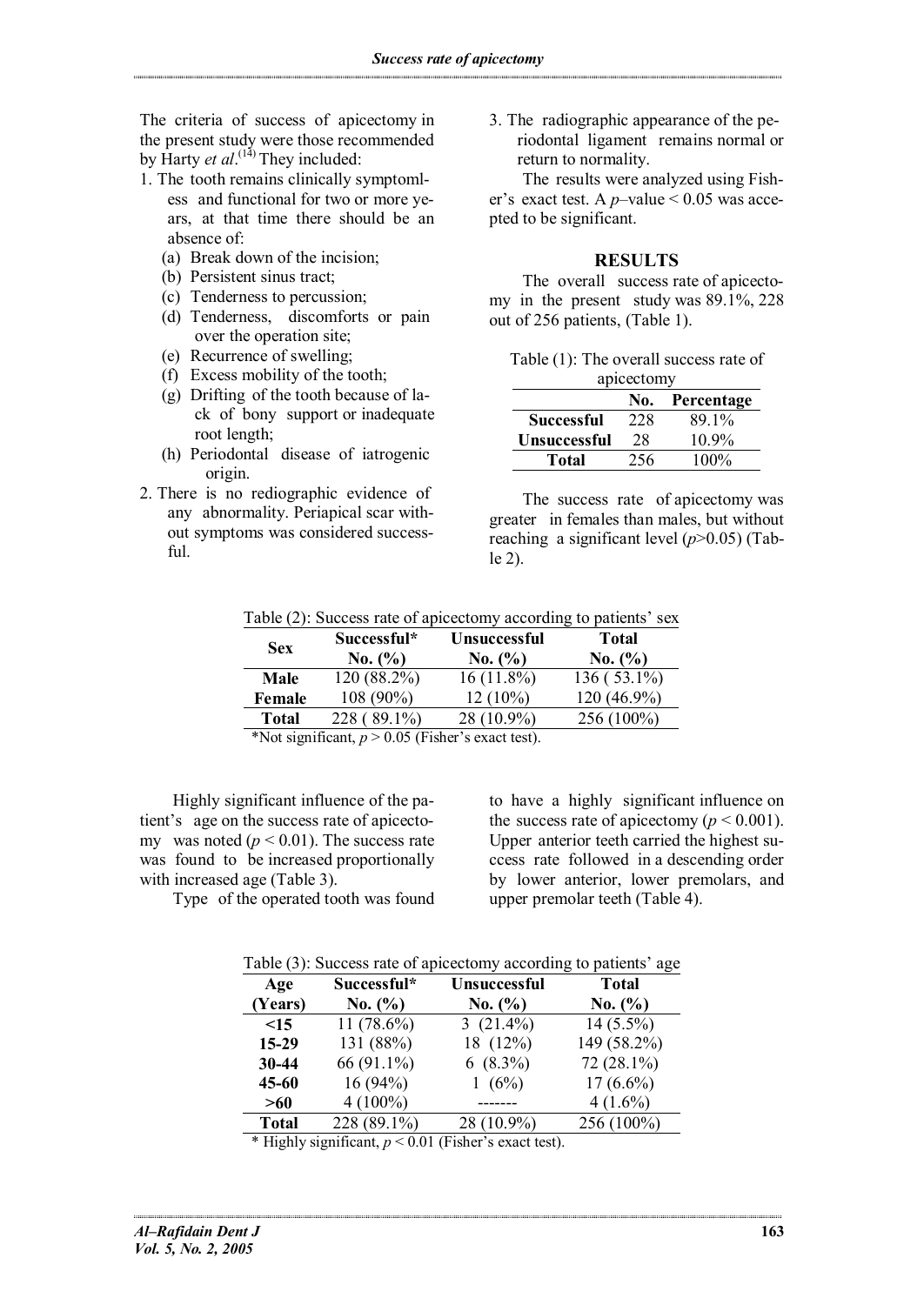| <b>Tooth Type</b>     | Successful*  | <b>Unsuccessful</b> | <b>Total</b>  |  |
|-----------------------|--------------|---------------------|---------------|--|
|                       | No. (%)      | No. (%)             | No. (%)       |  |
| <b>Upper Anterior</b> | 151 (92.1%)  | $13(7.9\%)$         | $164(64.1\%)$ |  |
| <b>Lower Anterior</b> | 43 (87.8%)   | $6(12.2\%)$         | 49 (19.1%)    |  |
| <b>Upper Premolar</b> | 24 (77.4%)   | $7(22.6\%)$         | 31 $(12.1\%)$ |  |
| <b>Lower Premolar</b> | $10(83.3\%)$ | 2(16.7%)            | 12(4.7%)      |  |
| Total                 | 228 (89.1%)  | 28 (10.9%)          | 256 (100%)    |  |

Table (4): Success rate of apicectomy according to tooth type

\* Very highly significant, *p* < 0.001(Fisher's exact test).

Periapical condition of the apicected tooth prior to surgery had no significant influence  $(p > 0.05)$  on the success rate of apicectomy (Table 5).

Preoperative obturation of the tooth had no significant influence  $(p > 0.05)$  on the success rate of apicectomy (Table 6). Retrograde filling with amalgam increased the success rate of apicectomy by about 9%, as compared to orthograde filling alone, the difference failed to reach a significant level ( $p > 0.05$ ), (Table 7).

Table (5): Success rate of apicectomy according to periapical condition of the tooth

| <b>Periapical Condition</b>                     | Successful*<br>No. (%) | Unsuccessful<br>No. (%) | <b>Total</b><br>No. (%) |
|-------------------------------------------------|------------------------|-------------------------|-------------------------|
| <b>Normal</b><br><b>Periodontal Ligament</b>    | 11(91.7%)              | $1(8.3\%)$              | $12(4.7\%)$             |
| <b>Thickened</b><br><b>Periodontal Ligament</b> | 28 (90.3%)             | $3(9.7\%)$              | $31(12.1\%)$            |
| Frank<br><b>Radiolucent Lesion</b>              | 189 (88.7%)            | $24(11.3\%)$            | 213 (83.2%)             |
| <b>Total</b>                                    | 228 (89.1%)            | 28 (10.9%)              | 256 (100%)              |

\* Not significant,  $p > 0.05$  (Fisher's exact test).

Table (6): Success rate of apicectomy according preoperative vs intraoperative obturation

| <b>Obturation Timing</b>                                                                                   | Successful*<br>No. (%) | <b>Unsuccessful</b><br>No. (%) | <b>Total</b><br>No. (%) |
|------------------------------------------------------------------------------------------------------------|------------------------|--------------------------------|-------------------------|
| <b>Preoperative Obturation</b>                                                                             | 35(87.5%)              | $5(12.5\%)$                    | 40 $(15.6\%)$           |
| <b>Intraoperative Obturation</b>                                                                           | 193 (89.4%)            | $23(10.6\%)$                   | $216(84.4\%)$           |
| <b>Total</b>                                                                                               | 228 (89.1%)            | $28(10.9\%)$                   | $256(100\%)$            |
| $\sim$ $\sim$ $\sim$ $\sim$ $\sim$ $\sim$ $\sim$ $\sim$<br>$\cdot$ $\sim$<br>$\mathbf{u}$ and $\mathbf{v}$ | $\cdots$               |                                |                         |

\* Not significant,  $p > 0.05$  (Fisher's exact test).

|  |  | Table (7): Success rate of apicectomy according to |
|--|--|----------------------------------------------------|
|  |  |                                                    |

| orthograde vs retrograde filling                                                    |             |            |              |  |
|-------------------------------------------------------------------------------------|-------------|------------|--------------|--|
| Successful*<br><b>Total</b><br><b>Unsuccessful</b><br>No. (%)<br>No. (%)<br>No. (%) |             |            |              |  |
|                                                                                     |             |            |              |  |
| <b>Retrograde Filling</b>                                                           | 30 (96.8%)  | $1(3.2\%)$ | $31(12.1\%)$ |  |
| <b>Orthograde Filling</b>                                                           | 198 (88%)   | 27(12%)    | 225 (87.9%)  |  |
| Total                                                                               | 228 (89.1%) | 28 (10.9%) | 256 (100%)   |  |
| $\cdots$<br>$\sim$ $\sim$ $\sim$ $\sim$ $\sim$ $\sim$ $\sim$ $\sim$<br>$\sim$       |             |            |              |  |

\* Not significant,  $p > 0.05$  (Fisher's exact test).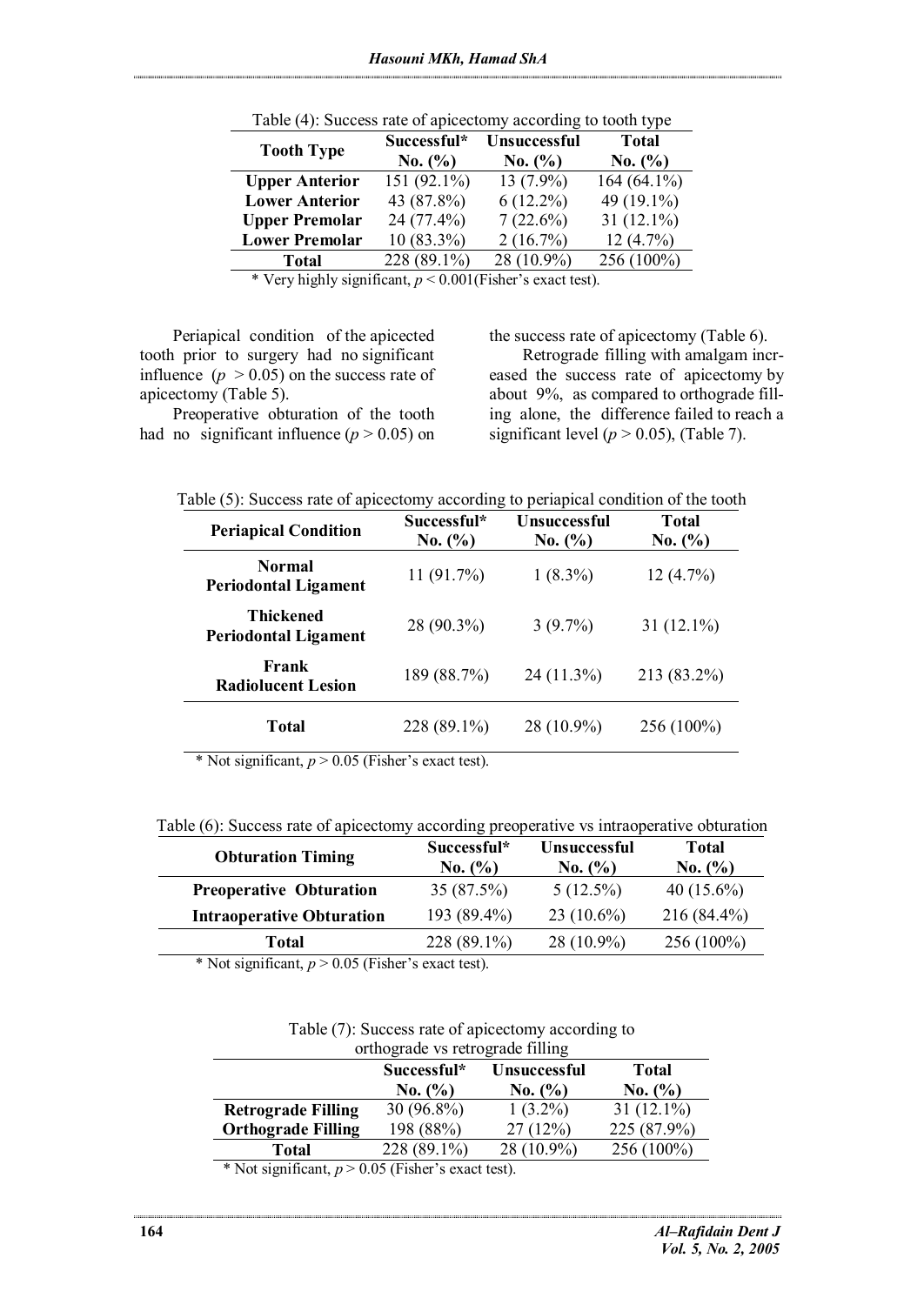# **DISCUSSION**

A large number of papers have been published concerning the history, technique, materials and equipments used in apicectomy; but few have been made to assess the success rate of this operation, despite the frequency and ease with which this operation is performed. In addition, the follow up of apicected teeth would be more feasible than conventionally treated teeth, since the patients will take the instructions for recall visits more seriously for operated teeth as compared to conventionally treated teeth, which he/ she may consider it just a filling in the tooth. The lack of adequate studies on the success rate of apicectomy is probably due to the fact that it lies between two dental disciplines, namely, conservative dentistry and oral surgery.

In the present study only 76.2% (256/ 336) of the patients who have had apicectomy attained the two years follow up visits, which was the minimum time recommend to decide whether the operation was successful or not. The remaining 80 patients (23.8%) were failed to complete the two years recall visits. Some of these cases might have been unsuccessful and the patients did not return because the tooth or teeth had been extracted. Also, patients with successful treatment and symptomless teeth were less likely to make efforts to return. It is accepted in the literature that if the proportion of losses of the sample is large (between 30–40%), this would certainly raise serious doubts about the validity of the study results. $(21)$ 

The overall success rate of apicectomy in the present study was 89.1%. It comes in accordance with many previous studies, which reported that the success rate of apicectomy is about 90%.<sup> $(14, 22-24)$ </sup> However, other studies reported a much lower success rate than the present study. Harty *et al*. (14) found that the success rate of 1016 cases of apicectomy was 90%. Oginni and Olusile $^{(18)}$  concluded that the success rate of apicectomy of anterior teeth was 71.9%. Peterson and Gutmann<sup> $(25)$ </sup> reported a success rate of 64%. This great variation in the success rate of apicetcomy may be attributed to the lack of agreement on a definition of success and failure of surgery, the difference in the expertise of those who perform the operations, and the decision to operate or not to operate on teeth with unfavorable prognosis.

The outcome of apicetomy was not influenced by the sex of the patient, as there was no significant difference between males and females. The results come in accordance with those of many previous studies.  $(14, 23, 26)$ 

Age of the patients showed a highly significant influence on the success rate of apicectomy  $(p < 0.01)$ . The success rate has shown to be increased proportionally with increased age. The lowest success rate (78.6%) was noted in the age group of less than 15 years, whereas the age group of more than 60 years showed the highest success rates. An explanation of this increased rate of success in older patients may be attributed to the fact that root canals of elderly people are usually smaller, due to excessive dentine deposition, and thus easier to seal effectively. The findings of this study come in agreement with those of Harty *et al.*,<sup>(14)</sup> who found that the success rate of apicetomy was improved with age. In contrast to the findings of this study, Lyons *et*  $al^{(23)}$  concluded that the success rate of apicetomy was not influenced by the patient's age.

Type of the apicected tooth showed a highly significant influence on the success rate of apicectomy. The upper anterior teeth showed the highest success rate (92.1%), whereas the lowest success rate was noted in upper premolars  $(77.4\%)$ . The high success rate in the anterior teeth may be attributed to the good visual and manipulative access to the anterior region, which is a prerequisite for the success of apicectomy. The high failure rate in the premolar teeth may be due to limited access to the apical region of these teeth, thick overlying bone, and close proximity to vital structures (maxillary sinus for upper premolars and mental neurovascular bundle for lower premolars). All these factors increase the difficulty of the operation and may affect the outcome of surgery. The findings of this study come in agreement with those of Ericson *et al.*,<sup>(27)</sup> who reported a study of 314 maxillary teeth which had undergone apicectomy, the maxillary first premolar showed the lowest success rate. The results of this study disagree with those of Maddalone and Gagliani, $^{(22)}$  who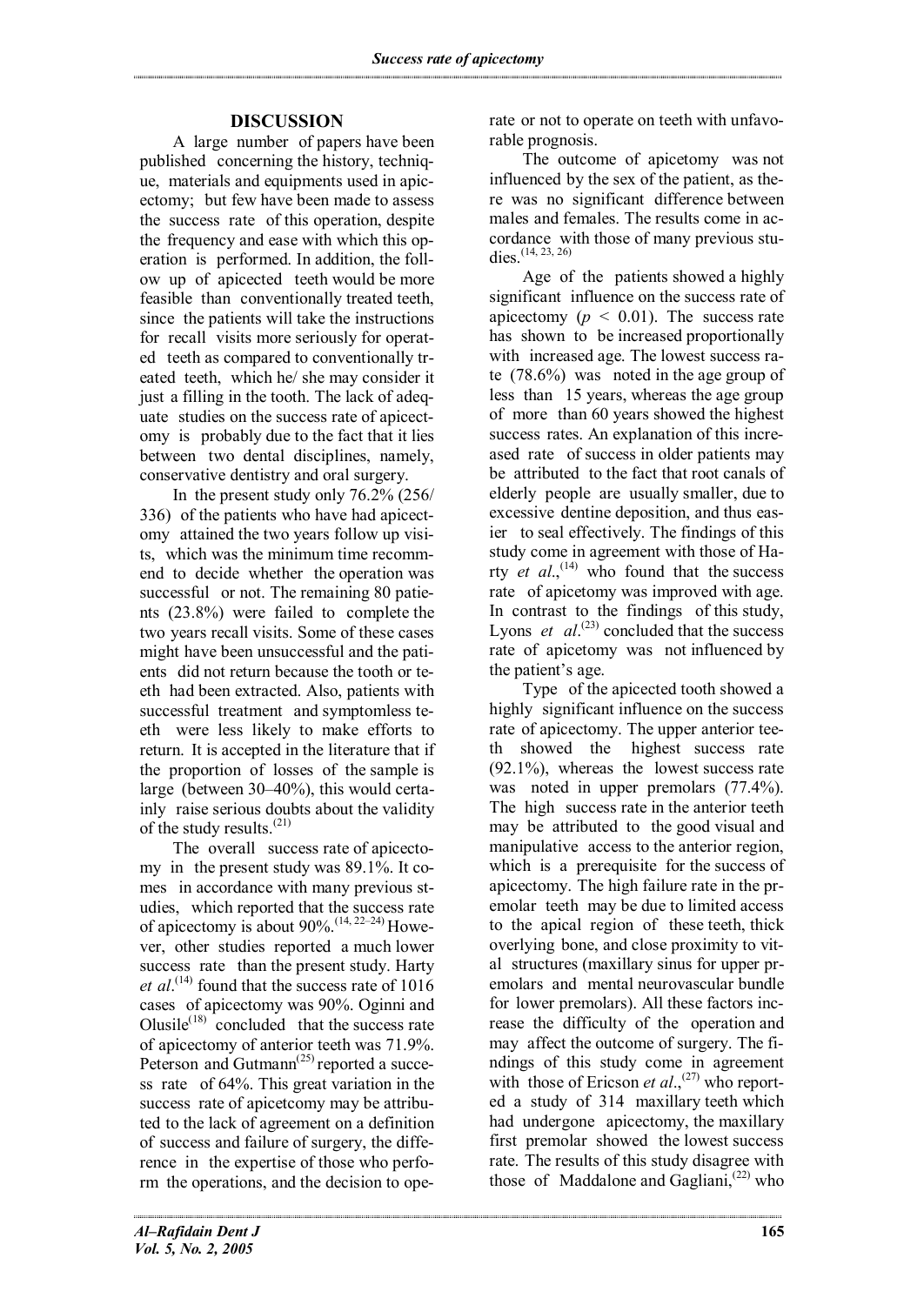found that no significant difference in the outcome of apicectomy occurred between anterior, premolar, and molar teeth.

Periapical status of the apicected tooth prior to surgery, with respect to the presence of normal or thickened periodontal ligament or presence of frank radiolucent area, had no significant influence on the success rate of apicectomy. This is in contrast to the findings of Harty *et al.*,  $^{(14)}$  who reported that teeth with radiographically normal periapex and teeth with thickened periodontal ligament showed a significantly higher success rate as compared to teeth with radiolucent areas. The efficiency of apical seal is considered to be the most important single factor for success of apicectomy and if the operator adheres to adequate treatment procedures and techniques the success rate of apicectomy will be high, irrespective of the periapical condition of the apiceted tooth.

Whether the root canal was obturated preoperatively or intraoperatively and whether retrograde amalgam filling was performed or not had no bearing on the success rate of apicectomy. The same conclusion regarding the benefits of retrograde filling with amalgam was also arrived at by Harty *et al*. (14) The results of this study come in contrast with those of Molven *et al*., (28) who found that teeth retrofilled with amalgam showed a failure rate of 27% compared with 3.6% in cases filled at the surgical appointment by orthograde method. This variation in the benefits of retrograde filling with amalgam may be attributed to the variation in the operator's decisions in operating on teeth with doubtful prognosis and, off course, the clinicians' skill in preparing and filling the root end cavity.

### **CONCLUSIONS**

A study on apicected anterior and premolar teeth showed the success rate of this operation to be 89.1%. Factors that had no bearing on the outcome of apicectomy were sex of the patient, preoperative vs intraoperative obturation, retrograde vs. orthograde obturaton, and periapical condition of the tooth prior to surgery. Highly significant influence on the success rate of apicectomy was noted for patient's age and type of the apicected tooth.

## **REFERENCES**

- 1.Wadhwani KK, Garg A. Healing of soft tissue after different types of flap designs used in periapical surgery. *Indian Endod J*. 2004; 16: 19-22.
- 2.American Association of Endodontists. Glossary–Contemporary Terminology for Endodontics.  $\hat{6}^{th}$  ed. American Association of Endodontists, Chicago, Ill. 1998.
- 3.Weinburger BW. An Introduction to the History of Dentistry. Vol 1. CV Mosby Co, St Louis. 1948; p: 71.
- 4. Smith CS. Alveolar abscess. *Am J Dent Sci*. 1871; 5: 289-300.
- 5.Lucas CD. Root resection and apical canal filling after resection. *Dent Summary*. 1916; 36: 201-207.
- 6.Gutmann JL. Principles of endodontic surgery for the general practitioner. *Dent Clin North Am*. 1984; 28: 895-908.
- 7. Schoeffl GJ. Apicectomy and retroseal procedures for anterior teeth*. Dent Clin North Am*. 1995; 39: 301-324.
- 8.Ingle JI, Beveridge EE, Glick DH, Weichman JA, Abou–Rass M. Modern Endodontic Therapy. In: Ingle JI, Taintor JF (eds). Endodontics Lea and Febiger, Philadelphia. 1985; Pp: 27-52.
- 9. Strindberg LZ. The dependence of the results of pulp therapy on certain factors. An analytic study on radiographic and clinical follow–up examinations. *Acta Odontol Scand*. 1956; 14 (suppl 2): 1-175.
- 10. Sjögren U, Haggland B, Sundgvist G, Wing K. Factors affecting the long–term results of endodontic treatment. *J Endod*. 1990; 16: 498-504.
- 11. Ørstavic D. Time–course and risk analyses of the development and healing of chronic apical periodontitis in man. *Int Endod J*. 1996; 29: 150-155.
- 12. Ray HA, Trope M. Periapical status of endodontically treated teeth in relation to the technical quality of the root filling and the coronal restoration. *Int Endod J*. 1995; 28: 12-18.
- 13. Sudqvist G, Figdor D, Sjögren U. Microbiologic analysis of teeth with failed endodontic treatment and the outcome of conservative retreatment. *Oral Surg Oral Med Oral Pathol Oral Radiol Endod*. 1998; 85: 86-93.
- 14. Harty FJ, Parkins BJ, Wengraf AM. The success rate of apicectomy. A retrospect-